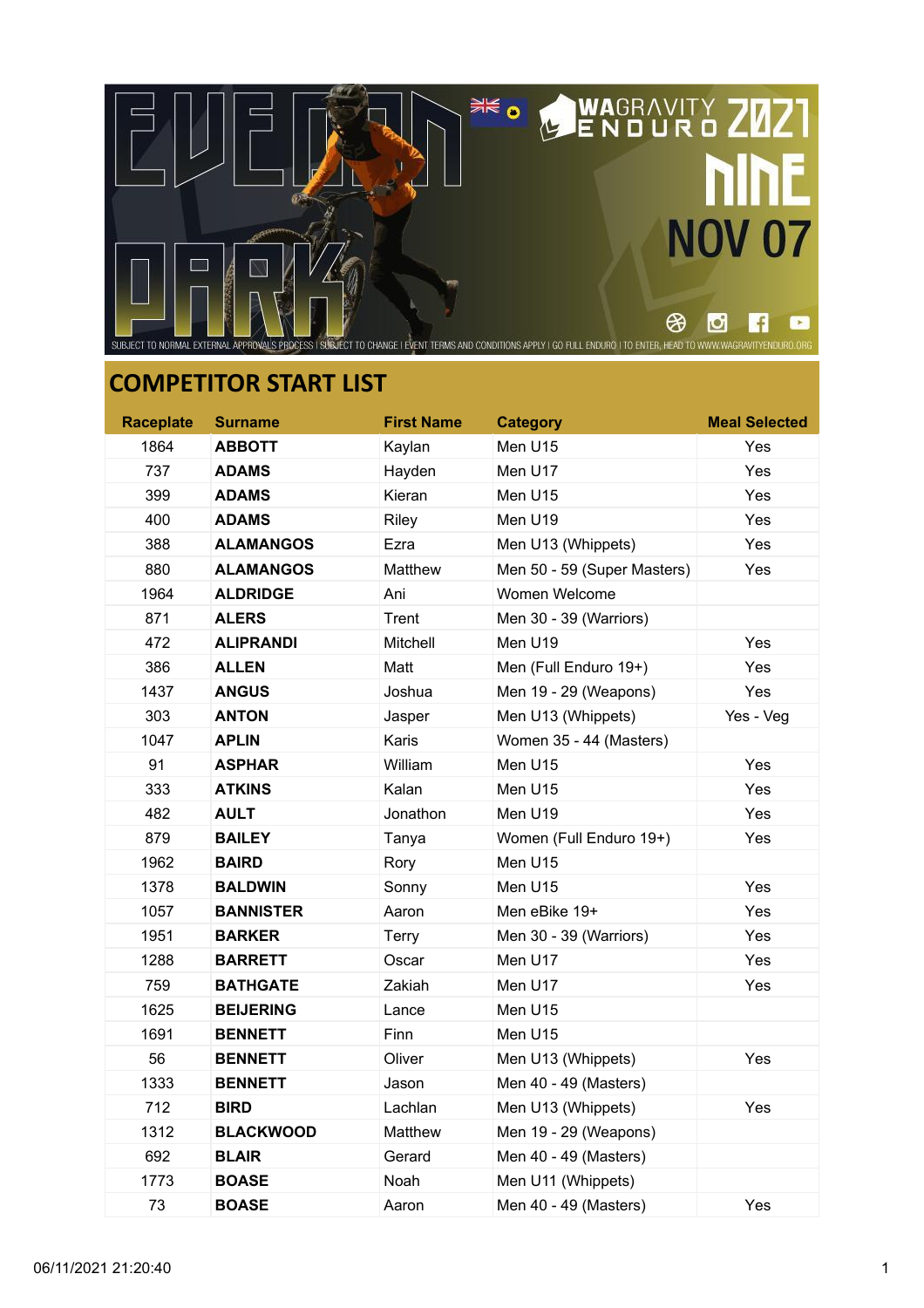

| <b>Raceplate</b> | <b>Surname</b>         | <b>First Name</b> | <b>Category</b>             | <b>Meal Selected</b> |
|------------------|------------------------|-------------------|-----------------------------|----------------------|
| 1309             | <b>BOCHTLER</b>        | Lucas             | Men U13 (Whippets)          | Yes                  |
| 98               | <b>BOND</b>            | Kewan             | Men 40 - 49 (Masters)       | Yes                  |
| 152              | <b>BOND</b>            | Cooper            | Men U19                     | Yes                  |
| 1690             | <b>BOND</b>            | Milly             | Women U15                   | Yes - Veg            |
| 1960             | <b>BORGERSON</b>       | Riley             | Men U13 (Whippets)          | Yes                  |
| 1961             | <b>BORGERSON</b>       | Dylan             | Men U9 (Whippets)           | Yes                  |
| 1596             | <b>BOWDEN</b>          | Jimmy             | Men U15                     | Yes                  |
| 754              | <b>BOWDEN</b>          | Lachlan           | Men U15                     | Yes                  |
| 1440             | <b>BOYCE</b>           | Peter             | Men 50 - 59 (Super Masters) | Yes                  |
| 1668             | <b>BRADLEY</b>         | Bodhi             | Men U9 (Whippets)           | Yes                  |
| 1670             | <b>BRADLEY</b>         | Kai               | Men U11 (Whippets)          | Yes                  |
| 1281             | <b>BRADLEY</b>         | John              | Men 30 - 39 (Warriors)      | Yes                  |
| 1788             | <b>BRAJER</b>          | Benjamin          | Men U17                     | Yes                  |
| 1623             | <b>BRANLEY</b>         | Theo              | Men U15                     |                      |
| 193              | <b>BRICE</b>           | Tao               | Men U15                     | Yes                  |
| 909              | <b>BRIGINSHAW</b>      | Angus             | Men U15                     | Yes                  |
| 307              | <b>BROCKHOFF</b>       | Otto              | Men U17                     | Yes                  |
| 1916             | <b>BROWN</b>           | Lucas             | Men U15                     | Yes                  |
| 1261             | <b>BUCHANAN</b>        | Rowan             | Men U15                     |                      |
| 1147             | <b>BURGESS</b>         | Holly             | Women 35 - 44 (Masters)     | Yes                  |
| 449              | <b>BURTENSHAW</b>      | Mitch             | Men 30 - 39 (Warriors)      | Yes                  |
| 1391             | <b>BYRNE COLCLOUGH</b> | Lionel            | Men U13 (Whippets)          | Yes                  |
| 1079             | <b>CAMPBELL</b>        | Riley             | Men U17                     | Yes                  |
| 1078             | <b>CAMPBELL</b>        | Dylan             | Men U15                     | Yes                  |
| 1056             | CARATTI                | Aaron             | Men eBike 19+               | Yes                  |
| 661              | CARATTI                | Nathan            | Men eBike 19+               | Yes                  |
| 1300             | <b>CARNIELLO</b>       | Sidney            | Women U17                   |                      |
| 188              | <b>CASEY</b>           | Joshua            | Men U19                     | Yes                  |
| 1677             | <b>CHALMERS</b>        | Che               | Men U15                     | Yes                  |
| 1775             | <b>CHANSBURY</b>       | Callum            | Men U13 (Whippets)          | Yes                  |
| 1130             | <b>CHESTER</b>         | Xavier            | Men U17                     |                      |
| 1923             | <b>CHRISTIANY</b>      | Christiany        | Women eBike 19+             |                      |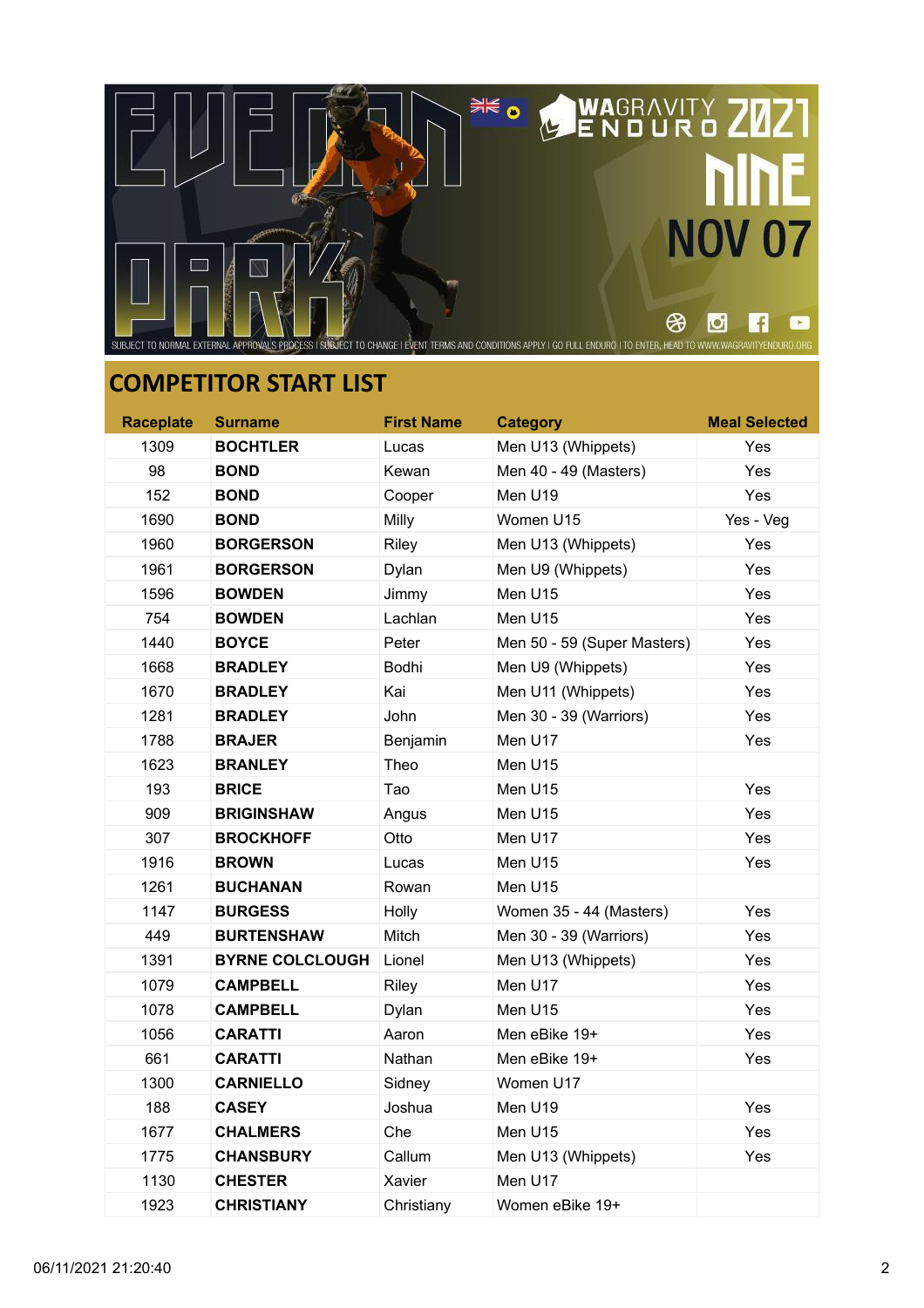

| <b>Raceplate</b> | <b>Surname</b>       | <b>First Name</b> | <b>Category</b>             | <b>Meal Selected</b> |
|------------------|----------------------|-------------------|-----------------------------|----------------------|
| 43               | <b>CHRISTIE</b>      | <b>Bailey</b>     | Men U19                     | Yes                  |
| 1953             | <b>CHRISTIE</b>      | Alex              | Men 19 - 29 (Weapons)       |                      |
| 1635             | <b>CLEMENTS</b>      | Harley            | Men (Full Enduro 19+)       | Yes                  |
| 26               | <b>CLEVELAND</b>     | Darcy             | Men (Full Enduro 19+)       | Yes                  |
| 1749             | <b>CLIFF</b>         | Hannah            | Women 19 - 34 (Warriors)    |                      |
| 1921             | <b>COEN</b>          | James             | Men 19 - 29 (Weapons)       |                      |
| 392              | <b>COLLIS</b>        | Jeremy            | Men U13 (Whippets)          |                      |
| 913              | <b>COLLIS</b>        | Chloe             | Women U15                   |                      |
| 453              | <b>COLLIS</b>        | Adam              | Men 40 - 49 (Masters)       |                      |
| 149              | <b>COMMINS</b>       | <b>Bryce</b>      | Men (Full Enduro 19+)       | Yes                  |
| 235              | <b>COOPER</b>        | Joel              | Men U17                     | Yes                  |
| 426              | <b>CORNICK</b>       | Mason             | Men U15                     | Yes                  |
| 1854             | <b>COWBURN</b>       | Liam              | Men U13 (Whippets)          | Yes                  |
| 1853             | <b>COWBURN</b>       | Jem               | Men U13 (Whippets)          | Yes                  |
| 1839             | <b>CURREY</b>        | William           | Men U13 (Whippets)          | Yes                  |
| 1838             | <b>CURREY</b>        | Matthew           | Men 40 - 49 (Masters)       | Yes                  |
| 657              | <b>CUSACK</b>        | <b>Brendon</b>    | Men (Full Enduro 19+)       | Yes                  |
| 127              | <b>CUSSONS</b>       | Josh              | Men U17                     | Yes                  |
| 1179             | <b>DALGLEISH</b>     | Archie            | Men U9 (Whippets)           |                      |
| 1185             | <b>DALGLEISH</b>     | Jaxon             | Men U11 (Whippets)          |                      |
| 9                | <b>DANIEL</b>        | lan               | Men 50 - 59 (Super Masters) | Yes                  |
| 1966             | <b>DARROCH</b>       | John              | Men 19 - 29 (Weapons)       | Yes                  |
| 1628             | <b>DAVIS</b>         | Jayden            | Men 30 - 39 (Warriors)      | Yes                  |
| 381              | <b>DE BRITO</b>      | Kellen            | Men U15                     |                      |
| 263              | <b>DE JONG</b>       | Nathan            | Men 40 - 49 (Masters)       | Yes                  |
| 1971             | <b>DEANS</b>         | Preston           | Men U15                     | Yes                  |
| 614              | <b>DEEKS</b>         | Oliver            | Men U11 (Whippets)          | Yes                  |
| 156              | <b>DELLA VECCHIA</b> | Jacob             | Men U17                     | Yes                  |
| 128              | <b>DELLA VECCHIA</b> | Mirco             | Men 40 - 49 (Masters)       | Yes                  |
| 1392             | <b>DEMPSEY</b>       | Trevor            | Men (Full Enduro 19+)       | Yes                  |
| 385              | <b>DEVINE</b>        | Mike              | Men eBike 19+               | Yes                  |
| 1671             | <b>DICKINSON</b>     | Koby              | Men U11 (Whippets)          |                      |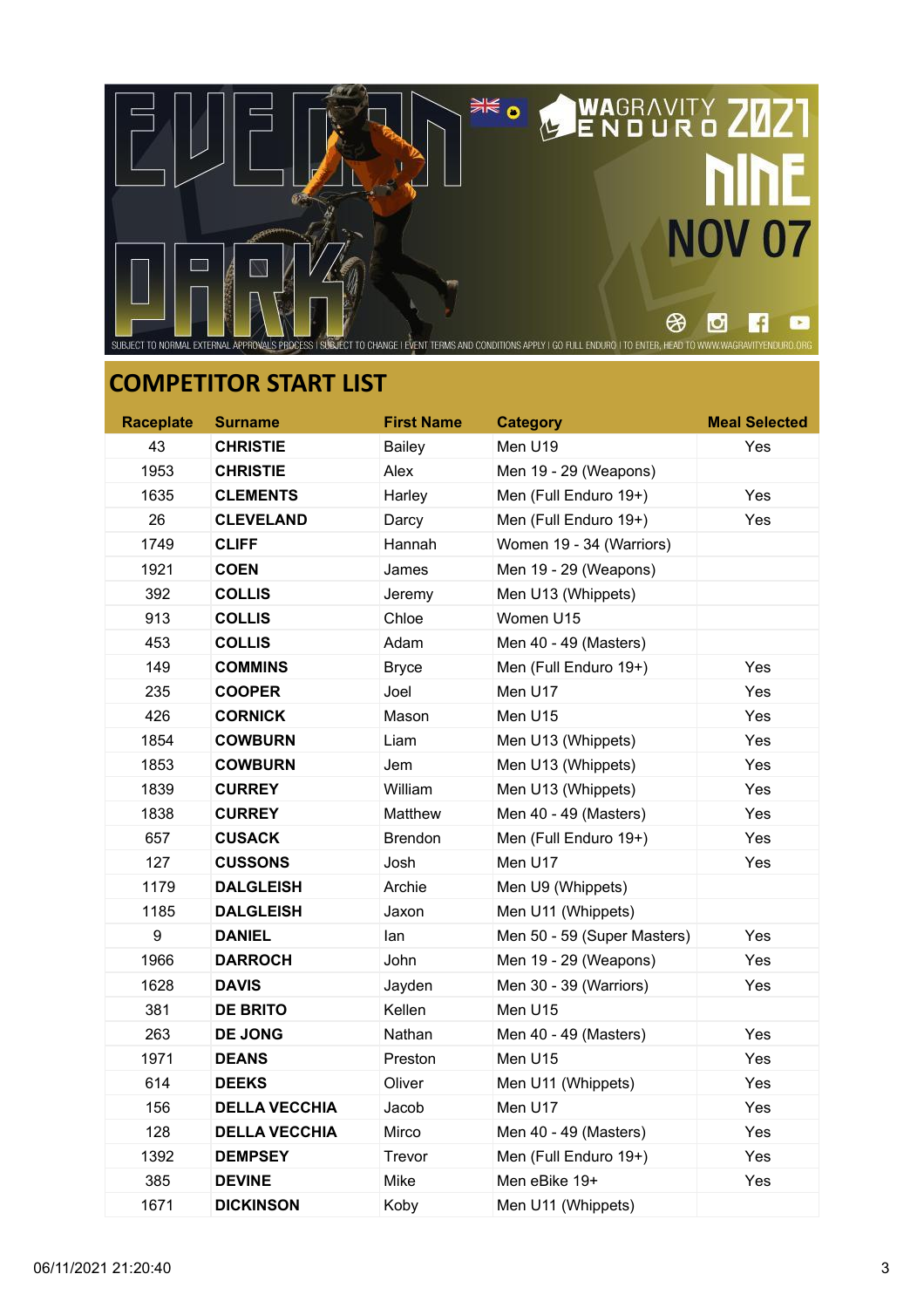

| <b>Raceplate</b> | <b>Surname</b>       | <b>First Name</b> | <b>Category</b>             | <b>Meal Selected</b> |
|------------------|----------------------|-------------------|-----------------------------|----------------------|
| 1869             | <b>DIGGINS</b>       | Oakie             | Men 19 - 29 (Weapons)       | Yes - Veg            |
| 64               | <b>DINGEY</b>        | Taashi            | Men U15                     | Yes                  |
| 133              | <b>DINGEY</b>        | Sage              | Women U11 (Whippets)        | Yes                  |
| 21               | <b>DIXON</b>         | Graham            | Men 60+ (Grand Masters)     | Yes                  |
| 1475             | <b>DOBSON</b>        | Nigel             | Men 50 - 59 (Super Masters) |                      |
| 1969             | <b>DOBSON</b>        | Shane             | Men 50 - 59 (Super Masters) |                      |
| 1945             | <b>DOWSE</b>         | Finnlay           | Men U15                     | Yes                  |
| 1240             | <b>DRAGE-EDWARDS</b> | Koby              | Men U15                     |                      |
| 1786             | <b>DRAGE-EDWARDS</b> | Finn              | Men U15                     |                      |
| 691              | <b>DREW</b>          | Tristrum          | Men 40 - 49 (Masters)       | Yes                  |
| 1299             | <b>DRISCOLL</b>      | Jack              | Men U15                     | Yes                  |
| 1233             | <b>DRISCOLL</b>      | Jeremy            | Men eBike 19+               | Yes                  |
| 1138             | <b>DRUMMOND</b>      | Jy                | Men U13 (Whippets)          | Yes                  |
| 1139             | <b>DRUMMOND</b>      | Jake              | Men U15                     | Yes                  |
| 1167             | <b>DRUMMOND</b>      | <b>Brad</b>       | Men 30 - 39 (Warriors)      | Yes                  |
| 124              | <b>DUBOIS</b>        | Rex               | Men eBike 19+               | Yes                  |
| 1947             | <b>DUFFIELD</b>      | Travis            | Men U15                     | Yes                  |
| 93               | <b>DUNLOP</b>        | Cooper            | Men U13 (Whippets)          | Yes                  |
| 748              | <b>DUNN</b>          | <b>Ben</b>        | Men U17                     | Yes                  |
| 1593             | <b>DURNIN</b>        | Adam              | Men 30 - 39 (Warriors)      |                      |
| 876              | <b>EDEN</b>          | William           | Men (Full Enduro 19+)       |                      |
| 768              | <b>EDWARDS</b>       | <b>Blake</b>      | Men U19                     | Yes                  |
| 781              | <b>EVANS</b>         | Rob               | Men (Full Enduro 19+)       | Yes                  |
| 1620             | <b>EVANS</b>         | Lawson            | Men U15                     | Yes                  |
| 1621             | <b>EVANS</b>         | Chiara            | Women U17                   | Yes                  |
| 1697             | <b>EVANS</b>         | <b>Chris</b>      | Men (Full Enduro 19+)       | Yes                  |
| 66               | <b>FABIAN</b>        | Lukas             | Men 40 - 49 (Masters)       | Yes                  |
| 1629             | <b>FALCONBRIDGE</b>  | Banjo             | Men U13 (Whippets)          | Yes                  |
| 675              | <b>FAWCETT</b>       | Dean              | Men eBike 19+               | Yes                  |
| 916              | <b>FERNANCE</b>      | Josh              | Men 30 - 39 (Warriors)      |                      |
| 356              | <b>FERNIHOUGH</b>    | Dylan             | Men 19 - 29 (Weapons)       |                      |
| 436              | <b>FIELDING</b>      | Sam               | Men U17                     | Yes                  |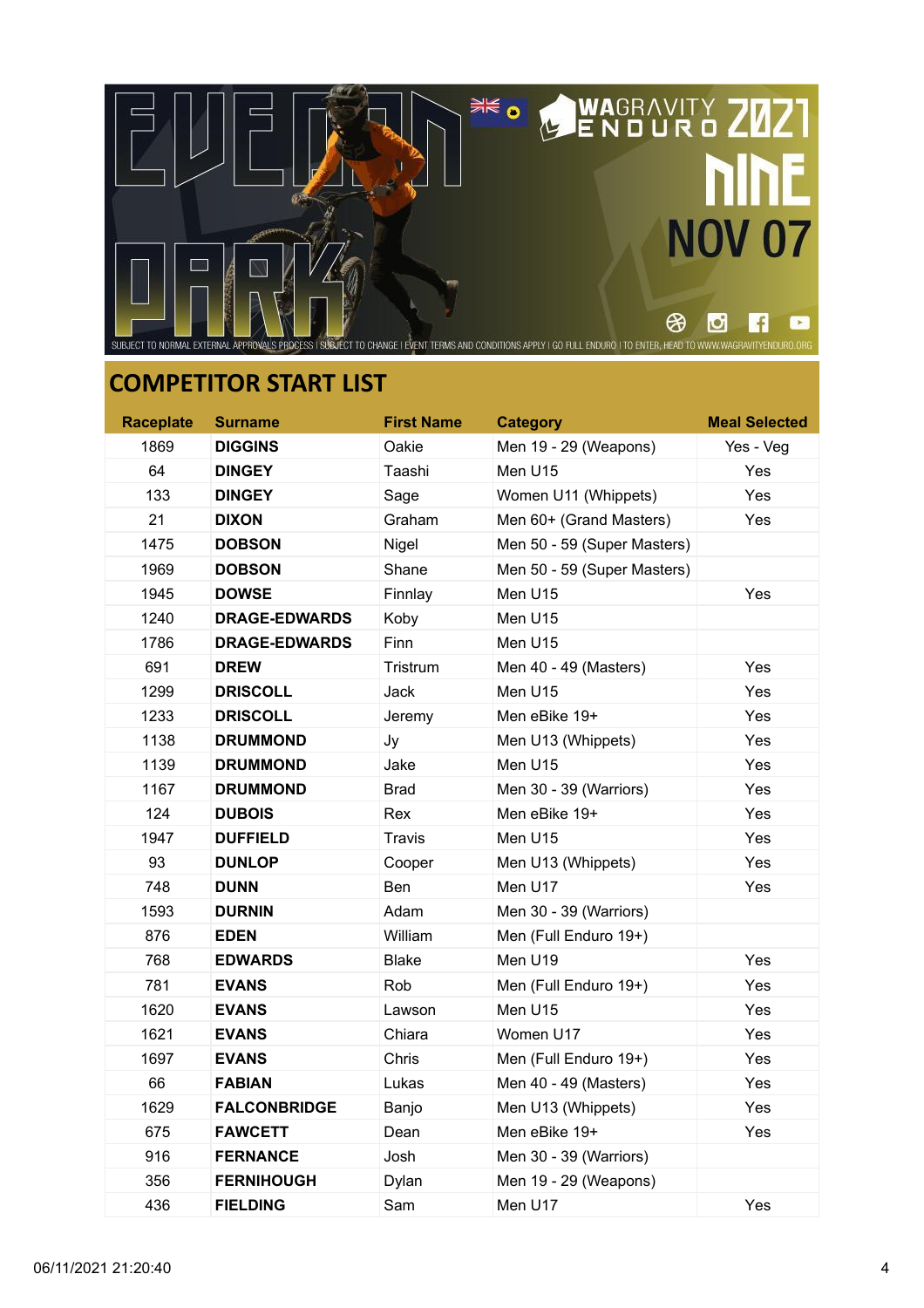

| <b>Raceplate</b> | <b>Surname</b>     | <b>First Name</b> | <b>Category</b>          | <b>Meal Selected</b> |
|------------------|--------------------|-------------------|--------------------------|----------------------|
| 1942             | <b>FITZPATRICK</b> | Lloyd             | Men U15                  | Yes                  |
| 1342             | <b>FLAXMAN</b>     | Eddie             | Men 30 - 39 (Warriors)   |                      |
| 1952             | <b>FLETCHER</b>    | Harley            | Men (Full Enduro 19+)    |                      |
| 1950             | <b>FLYNN</b>       | Hayden            | Men U15                  | Yes                  |
| 76               | <b>FORDE</b>       | Roman             | Men U11 (Whippets)       | Yes                  |
| 183              | <b>FORDE</b>       | Alan              | Men eBike 19+            | Yes                  |
| 1871             | <b>FOSTER</b>      | Liam              | Men U15                  |                      |
| 1428             | <b>FOSTER</b>      | Greg              | Men 40 - 49 (Masters)    | Yes                  |
| 1935             | <b>FOX</b>         | Ashlea            | Women 19 - 34 (Warriors) | Yes - Veg            |
| 1936             | <b>FOX</b>         | Rolf              | Men 30 - 39 (Warriors)   | Yes                  |
| 1311             | <b>FRAME</b>       | Angus             | Men U17                  |                      |
| 5                | <b>FRASER</b>      | Jayden            | Men (Full Enduro 19+)    | Yes                  |
| 198              | <b>FRASER</b>      | Heather           | Women 35 - 44 (Masters)  | Yes                  |
| 1422             | <b>FREEMAN</b>     | Ashley            | Men U15                  | Yes                  |
| 1938             | <b>FREEMAN</b>     | Dillon            | Men 19 - 29 (Weapons)    | Yes                  |
| 1330             | <b>FRY</b>         | Cameron           | Men U15                  | Yes                  |
| 1809             | <b>GARDINER</b>    | Andrew            | Men U19                  |                      |
| 71               | <b>GARRETT</b>     | Matt              | Men (Full Enduro 19+)    | Yes                  |
| 314              | <b>GARTON</b>      | Luke              | Men U15                  | Yes                  |
| 97               | <b>GARTON</b>      | Will              | Men U17                  | Yes                  |
| 1867             | <b>GIBBS</b>       | Riley             | Men U15                  |                      |
| 1868             | <b>GIBBS</b>       | <b>Blake</b>      | Men U13 (Whippets)       |                      |
| 646              | <b>GILBEY</b>      | Thomas            | Men 30 - 39 (Warriors)   |                      |
| 339              | <b>GILKISON</b>    | Sam               | Men U17                  | Yes                  |
| 917              | <b>GLADDEN</b>     | Fletcher          | Men U13 (Whippets)       | Yes                  |
| 980              | <b>GLYNN</b>       | Robert            | Men U19                  | Yes                  |
| 236              | <b>GOLDSTONE</b>   | Sam               | Men U17                  | Yes                  |
| 282              | <b>GORBACH</b>     | Brayden           | Men U17                  | Yes                  |
| 101              | <b>GOUGH</b>       | Dean              | Men 40 - 49 (Masters)    | Yes                  |
| 511              | <b>GRAHAM</b>      | Mark              | Men U15                  | Yes                  |
| 390              | <b>GRAHAM</b>      | Jared             | Men U17                  | Yes                  |
| 1390             | <b>GRANVILLE</b>   | Jack              | Men U15                  | Yes                  |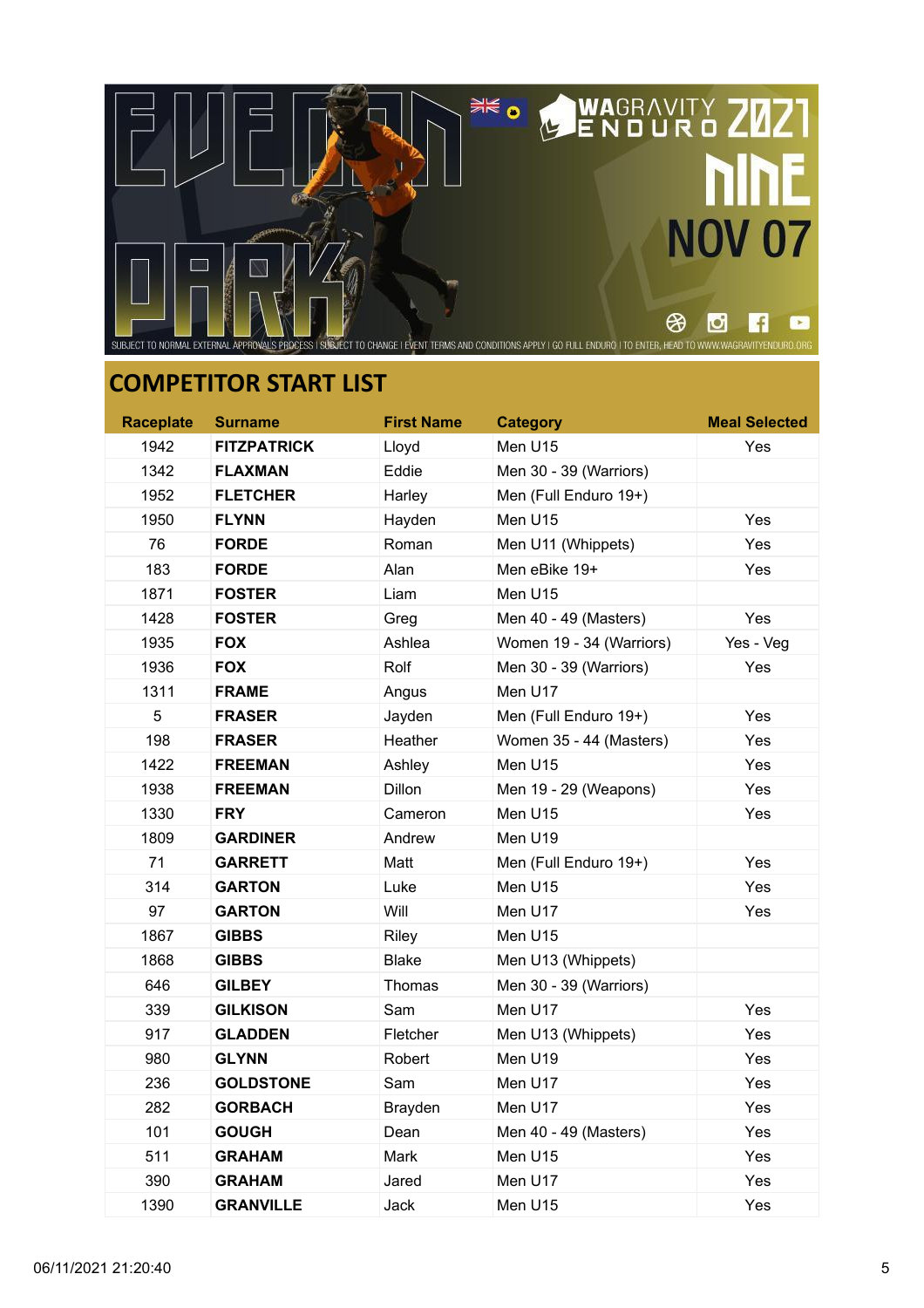

| <b>Raceplate</b> | <b>Surname</b>    | <b>First Name</b> | <b>Category</b>             | <b>Meal Selected</b> |
|------------------|-------------------|-------------------|-----------------------------|----------------------|
| 503              | <b>GREEN</b>      | Wayne             | Men 40 - 49 (Masters)       | Yes                  |
| $\overline{2}$   | <b>GREEN</b>      | Storme            | Women (Full Enduro 19+)     | Yes - Veg            |
| 703              | <b>GREEN</b>      | Jake              | Men U17                     |                      |
| 405              | <b>GRONDAL</b>    | Liam              | Men U17                     | Yes                  |
| 766              | <b>GRONDAL</b>    | Reuben            | Men U15                     | Yes                  |
| 1948             | <b>GROOBY</b>     | Chris             | Men 30 - 39 (Warriors)      | Yes                  |
| 1852             | <b>GUNTER</b>     | Riley             | Men U13 (Whippets)          |                      |
| 242              | <b>GUY</b>        | Ryley             | Men (Full Enduro 19+)       | Yes                  |
| 542              | <b>GUYMER</b>     | Wayne             | Men 40 - 49 (Masters)       | Yes                  |
| 1200             | <b>HAENSEL</b>    | Elijah            | Men 19 - 29 (Weapons)       | Yes                  |
| 404              | <b>HALLETT</b>    | Benjamin          | Men U17                     |                      |
| 869              | <b>HAMLEY</b>     | Tom               | Men (Full Enduro 19+)       |                      |
| 1248             | <b>HANLEY</b>     | Elise             | Women 45+ (Super Masters)   | Yes                  |
| 1245             | <b>HANLEY</b>     | Mike              | Men eBike 19+               |                      |
| 107              | <b>HANSEN</b>     | Simon             | Men 50 - 59 (Super Masters) | Yes                  |
| 1234             | <b>HARDING</b>    | Jett              | Men U15                     | Yes                  |
| 897              | <b>HARDY</b>      | Kaleb             | Men U13 (Whippets)          |                      |
| 1959             | <b>HASELGROVE</b> | Emile             | Men U11 (Whippets)          | Yes                  |
| 155              | <b>HASLAM</b>     | Jamie             | Men 30 - 39 (Warriors)      | Yes                  |
| 1680             | <b>HENRY</b>      | <b>Nicholas</b>   | Men U15                     | Yes                  |
| 942              | <b>HERD</b>       | Michael           | Men eBike 19+               | Yes                  |
| 33               | <b>HERITAGE</b>   | Mark              | Men 40 - 49 (Masters)       | Yes                  |
| 999              | <b>HICKS</b>      | Jarrad            | Men eBike 19+               |                      |
| 68               | <b>HILL</b>       | Lucy              | Women (Full Enduro 19+)     | Yes                  |
| 1541             | <b>HISCOX</b>     | Cooper            | Men U17                     | Yes                  |
| 1439             | <b>HOCKNULL</b>   | Riley             | Men U15                     | Yes                  |
| 1639             | <b>HOEY</b>       | Dan               | Men 19 - 29 (Weapons)       | Yes                  |
| 1970             | <b>HOGAN</b>      | Jedd              | Men U15                     | Yes                  |
| 510              | <b>HOLLAND</b>    | Alyssa            | Women U17                   | Yes                  |
| 337              | <b>HOLLAND</b>    | <b>Brendan</b>    | Men 40 - 49 (Masters)       | Yes                  |
| 1669             | <b>HOOPER</b>     | Kai               | Men U9 (Whippets)           | Yes                  |
| 1658             | <b>HOOPER</b>     | Alex              | Men 30 - 39 (Warriors)      | Yes                  |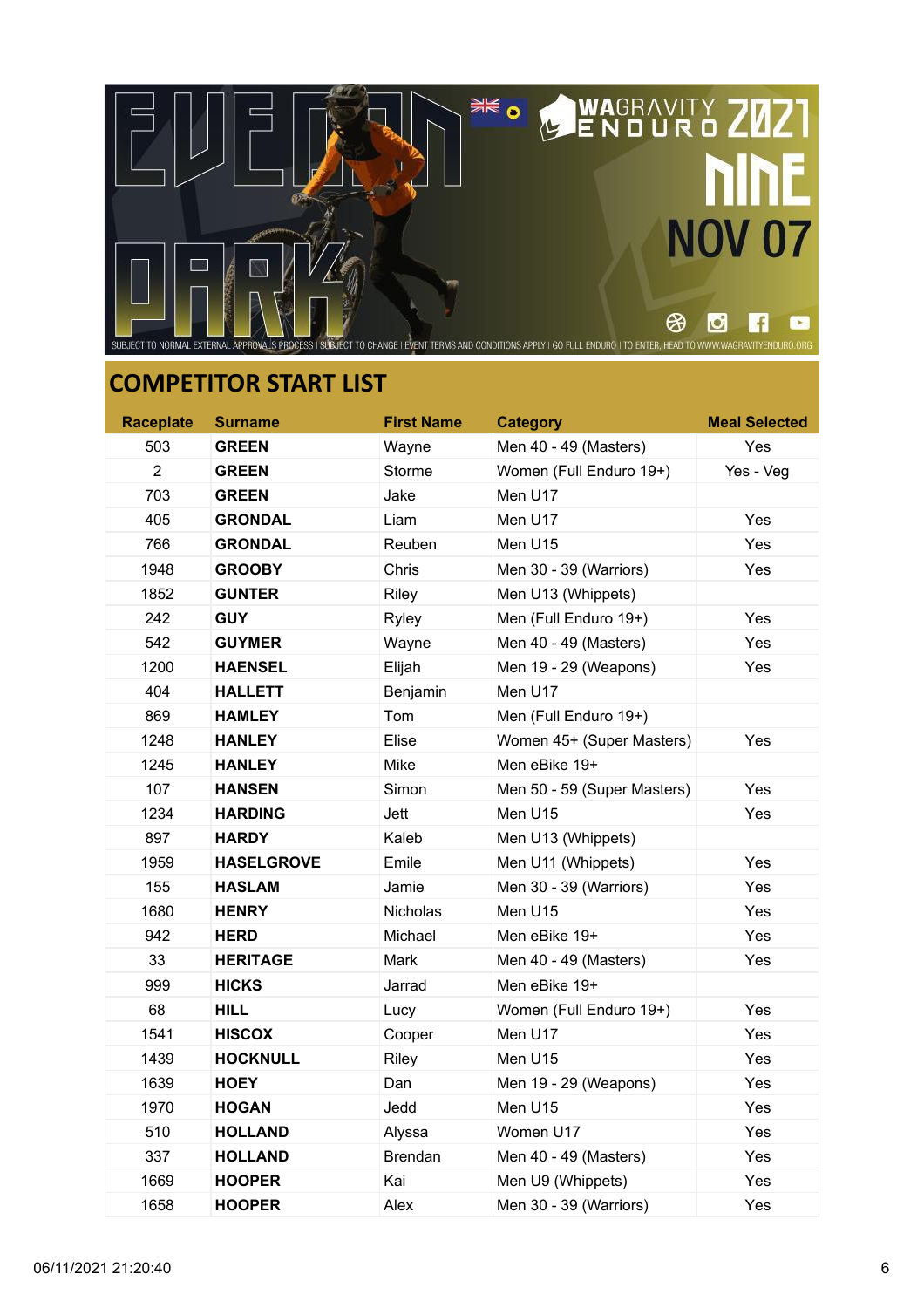

| <b>Raceplate</b> | <b>Surname</b>           | <b>First Name</b> | <b>Category</b>             | <b>Meal Selected</b> |
|------------------|--------------------------|-------------------|-----------------------------|----------------------|
| 838              | <b>HORSFORD</b>          | Luke              | Men U17                     | Yes                  |
| 35               | <b>HOUGH</b>             | <b>Beaux</b>      | Men U17                     | Yes                  |
| 1926             | <b>HOWARD</b>            | Ace               | Men U11 (Whippets)          | Yes                  |
| 1925             | <b>HOWARD</b>            | Judd              | Men U9 (Whippets)           | Yes                  |
| 308              | <b>HOWARD</b>            | Charlie           | Men (Full Enduro 19+)       | Yes                  |
| 284              | <b>HOWARD</b>            | Colin             | Men 50 - 59 (Super Masters) | Yes                  |
| 604              | <b>HOWELL</b>            | Oliver            | Men U15                     |                      |
| 602              | <b>HOWELL</b>            | Reeve             | Men U13 (Whippets)          |                      |
| 570              | <b>HOY</b>               | Jonathan          | Men 30 - 39 (Warriors)      | Yes                  |
| 1893             | <b>HURST</b>             | Jaxon             | Men U13 (Whippets)          | Yes                  |
| 1379             | <b>HYLAND</b>            | Chris             | Men 19 - 29 (Weapons)       | Yes                  |
| 1851             | <b>INGVARSON</b>         | Courtney          | Women Welcome               | Yes                  |
| 968              | <b>JEFFS</b>             | <b>Stuart</b>     | Men 40 - 49 (Masters)       | Yes                  |
| 773              | <b>JEFFS</b>             | Cian              | Men U17                     | Yes                  |
| 69               | <b>JOHNSON</b>           | Tate              | Men U15                     | Yes                  |
| 353              | <b>JOHNSON</b>           | Hayden            | Men U11 (Whippets)          | Yes                  |
| 394              | <b>JONES</b>             | Lachlan           | Men U17                     | Yes                  |
| 1714             | <b>JORRE DE ST JORRE</b> | Brendon           | Men 40 - 49 (Masters)       | Yes                  |
| 1194             | <b>KANE</b>              | Levi              | Men U9 (Whippets)           | Yes                  |
| 1941             | <b>KANE</b>              | Bria              | Women U11 (Whippets)        | Yes                  |
| 1943             | <b>KANE</b>              | Reegan            | Men 40 - 49 (Masters)       | Yes                  |
| 1934             | <b>KENNEDY</b>           | Michael           | Men 30 - 39 (Warriors)      |                      |
| 1611             | <b>KERN</b>              | Oliver            | Men 19 - 29 (Weapons)       | Yes                  |
| 288              | <b>KINNUNEN</b>          | Miikael           | Men 40 - 49 (Masters)       | Yes                  |
| 809              | <b>KIRBY</b>             | Darren            | Men (Full Enduro 19+)       |                      |
| 100              | <b>KIRK</b>              | Jonathan          | Men 30 - 39 (Warriors)      |                      |
| 1214             | <b>KIRKHAM</b>           | Karen             | Women 35 - 44 (Masters)     | Yes                  |
| 89               | <b>KUCKELKORN</b>        | Beau              | Men U15                     |                      |
| 42               | <b>KURILOWSKI</b>        | Alan              | Men 40 - 49 (Masters)       | Yes                  |
| 55               | <b>KURTHY</b>            | Jonathan          | Men (Full Enduro 19+)       | Yes                  |
| 639              | <b>KURTHY</b>            | Elias             | Men 19 - 29 (Weapons)       | Yes                  |
| 46               | <b>KYME</b>              | Gus               | Men U19                     | Yes                  |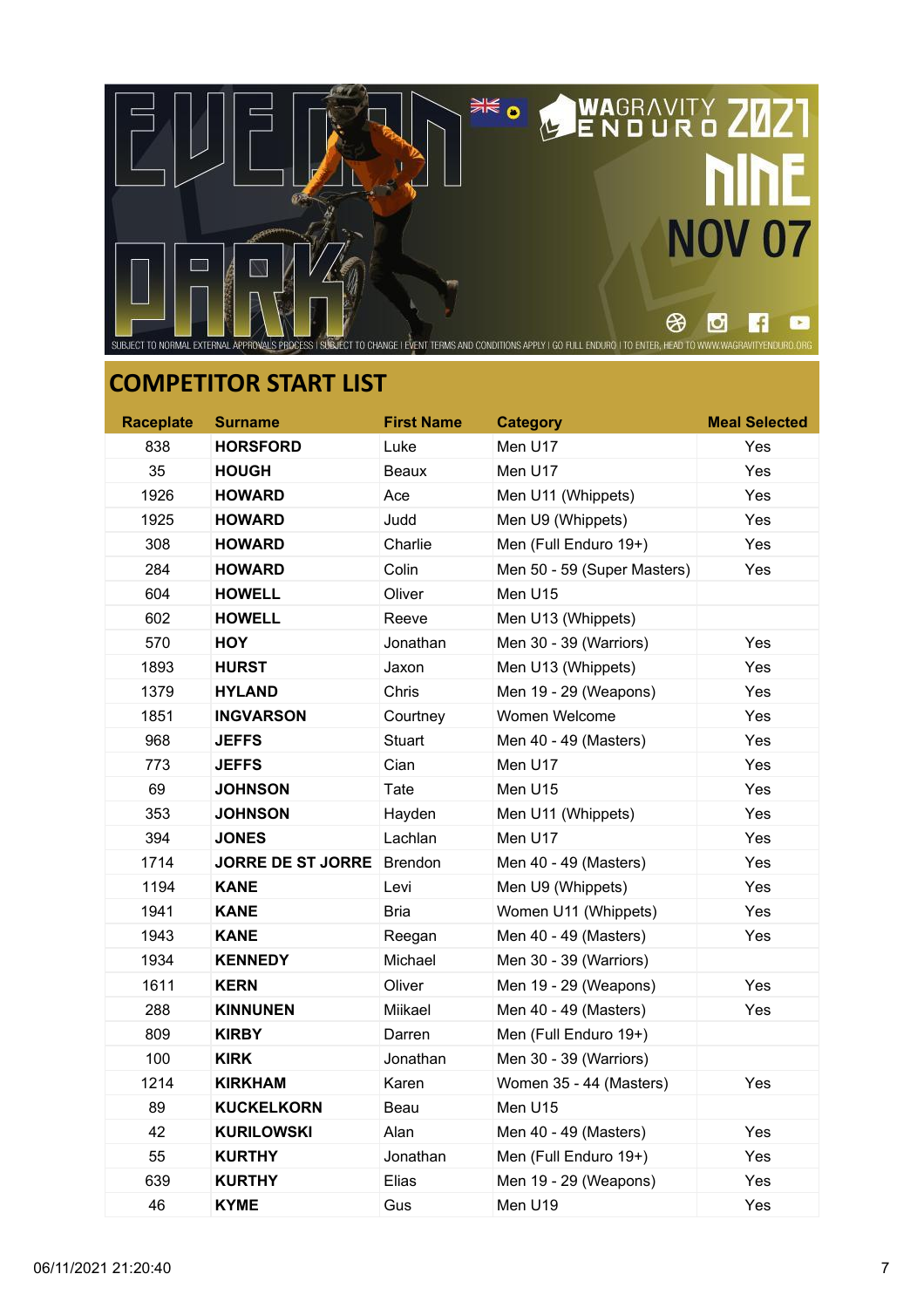

| <b>Raceplate</b> | <b>Surname</b>     | <b>First Name</b> | <b>Category</b>             | <b>Meal Selected</b> |
|------------------|--------------------|-------------------|-----------------------------|----------------------|
| 125              | KYME               | <b>Steve</b>      | Men 50 - 59 (Super Masters) | Yes                  |
| 1398             | <b>LA THANGUE</b>  | Harry             | Men U17                     | Yes                  |
| 792              | <b>LAIRD</b>       | Andrew            | Men 40 - 49 (Masters)       | Yes                  |
| 1115             | <b>LAIRD</b>       | Sarah             | Women 35 - 44 (Masters)     |                      |
| 862              | <b>LAM</b>         | Stefan            | Men eBike 19+               |                      |
| 145              | <b>LAMB</b>        | Nathan            | Men 30 - 39 (Warriors)      | Yes                  |
| 468              | <b>LAMBERTI</b>    | Ryan              | Men eBike 19+               |                      |
| 1939             | <b>LAMP</b>        | Yasmin            | Women 35 - 44 (Masters)     | Yes                  |
| 1940             | <b>LAMP</b>        | Mathew            | Men U15                     | Yes                  |
| 116              | LAMP               | Josh              | Men 30 - 39 (Warriors)      | Yes                  |
| 285              | LANE               | <b>Steve</b>      | Men 50 - 59 (Super Masters) | Yes                  |
| 1965             | <b>LANE</b>        | Charlie           | Men U15                     | Yes                  |
| 1870             | <b>LEAR</b>        | Ollie             | Men U13 (Whippets)          |                      |
| 1755             | <b>LEAR</b>        | Oscar             | Men U13 (Whippets)          |                      |
| 1351             | <b>LEE</b>         | Sean              | Men (Full Enduro 19+)       | Yes                  |
| 1937             | <b>LEESON</b>      | Campbell          | Men U15                     | Yes                  |
| 957              | <b>LEGG</b>        | Rocky             | Men U9 (Whippets)           | Yes                  |
| 1072             | <b>LEGG</b>        | Malee             | Women U11 (Whippets)        | Yes                  |
| 859              | <b>LEINSTER</b>    | Scott             | Men 30 - 39 (Warriors)      | Yes                  |
| 1672             | <b>LEMMEY</b>      | Harlen            | Men U11 (Whippets)          |                      |
| 1841             | <b>LENDICH</b>     | <b>Steve</b>      | Men 40 - 49 (Masters)       | Yes                  |
| 1956             | <b>LEVETT</b>      | Samuel            | Men 30 - 39 (Warriors)      |                      |
| 1713             | <b>LEWIS</b>       | Angus             | Men U11 (Whippets)          | Yes                  |
| 49               | LISTER             | Oliver            | Men U17                     | Yes                  |
| 358              | <b>LITTERICK</b>   | Reed              | Men U9 (Whippets)           | Yes                  |
| 151              | <b>LITTERICK</b>   | Ryan              | Men 30 - 39 (Warriors)      | Yes                  |
| 1747             | <b>LITTLEJOHN</b>  | Saxon             | Men U15                     | Yes                  |
| 1212             | <b>LOCK</b>        | Jared             | Men 30 - 39 (Warriors)      |                      |
| 1099             | <b>LOTZ</b>        | Debbie            | Women 35 - 44 (Masters)     | Yes                  |
| 1957             | <b>LOUVEL-FINN</b> | Parker            | Men U13 (Whippets)          | Yes                  |
| 1954             | <b>MAGNALL</b>     | Beau              | Men U13 (Whippets)          | Yes                  |
| 1662             | <b>MAIN</b>        | Colin             | Men 40 - 49 (Masters)       | Yes                  |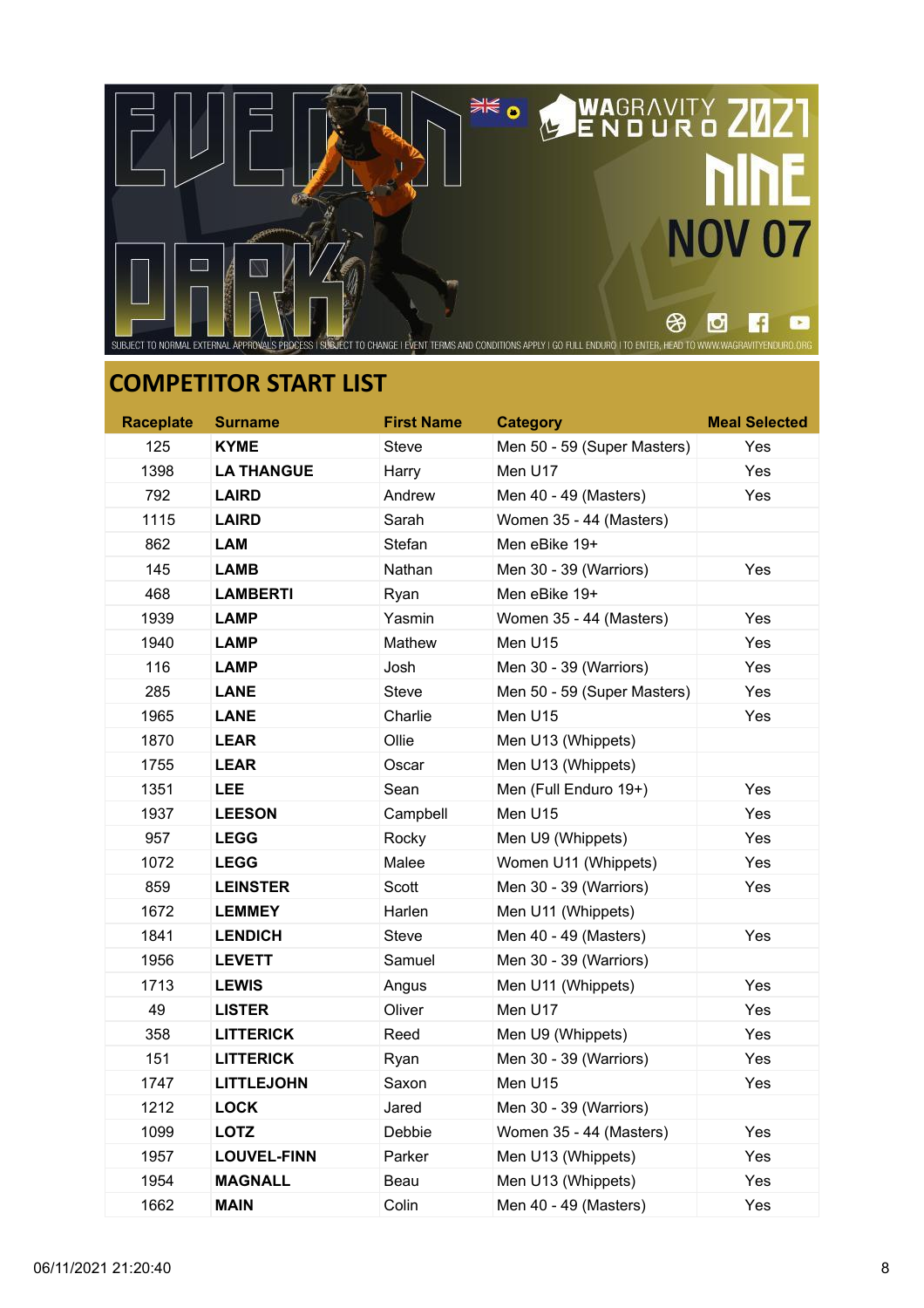

| <b>Raceplate</b> | <b>Surname</b>     | <b>First Name</b> | <b>Category</b>             | <b>Meal Selected</b> |
|------------------|--------------------|-------------------|-----------------------------|----------------------|
| 84               | <b>MALYNN</b>      | Josh              | Men (Full Enduro 19+)       | Yes                  |
| 715              | <b>MARCHANT</b>    | Dayne             | Men 30 - 39 (Warriors)      | Yes                  |
| 716              | <b>MARCHANT</b>    | Ethan             | Men U15                     | Yes                  |
| 718              | <b>MARCHANT</b>    | Roddy             | Men 30 - 39 (Warriors)      | Yes                  |
| 714              | <b>MARTIN</b>      | Rohan             | Men 30 - 39 (Warriors)      | Yes                  |
| 608              | <b>MASKELL</b>     | Addison           | Men U15                     |                      |
| 729              | <b>MATTEEUSSEN</b> | West              | Men 30 - 39 (Warriors)      |                      |
| 569              | <b>MCCAUGHAN</b>   | <b>Bob</b>        | Men eBike 19+               | Yes                  |
| 811              | <b>MCGHEE</b>      | Declan            | Men U15                     | Yes                  |
| 904              | <b>MCGRATH</b>     | <b>Ben</b>        | Men 40 - 49 (Masters)       |                      |
| 1468             | <b>MCKENZIE</b>    | Paul              | Men 50 - 59 (Super Masters) | Yes                  |
| 1066             | <b>MCLEAN</b>      | Campbell          | Men U15                     | Yes                  |
| 1080             | <b>MCLEAN</b>      | Louis             | Men U13 (Whippets)          | Yes                  |
| 863              | <b>MEYER</b>       | Stephen           | Men 30 - 39 (Warriors)      | Yes                  |
| 936              | <b>MICHIELSEN</b>  | Kose              | Men (Full Enduro 19+)       | Yes                  |
| 219              | <b>MIENIE</b>      | William           | Men U17                     | Yes                  |
| 459              | <b>MILES</b>       | Adam              | Men 30 - 39 (Warriors)      | Yes                  |
| 1181             | <b>MILLER</b>      | Ewan              | Men U15                     | Yes                  |
| 1375             | <b>MONKLEY</b>     | Tyden             | Men U17                     | Yes                  |
| 1367             | <b>MONSON</b>      | Kaleb             | Men U17                     |                      |
| 1400             | <b>MONTTINEN</b>   | <b>Blaine</b>     | Men 19 - 29 (Weapons)       | Yes                  |
| 573              | <b>MOORE</b>       | Bella             | Women U15                   | Yes                  |
| 478              | <b>MOORE</b>       | Josh              | Men U15                     | Yes                  |
| 1443             | <b>MOORE</b>       | Joseph            | Men U15                     | Yes                  |
| 694              | <b>MORGAN</b>      | Cody              | Men U19                     | Yes                  |
| 695              | <b>MORGAN</b>      | Jamie             | Men 50 - 59 (Super Masters) | Yes                  |
| 1581             | <b>MORRIS</b>      | Donovan           | Men U17                     | Yes                  |
| 172              | <b>MOUNTFORD</b>   | Emily             | Women 19 - 34 (Warriors)    | Yes                  |
| 594              | <b>MULQUEEN</b>    | <b>Bruno</b>      | Men U11 (Whippets)          | Yes                  |
| 595              | <b>MULQUEEN</b>    | Mahe              | Men U13 (Whippets)          | Yes                  |
| 1651             | <b>MURRAY</b>      | <b>Brodie</b>     | Men U17                     | Yes                  |
| 1652             | <b>MURRAY</b>      | Jake              | Men U13 (Whippets)          | Yes                  |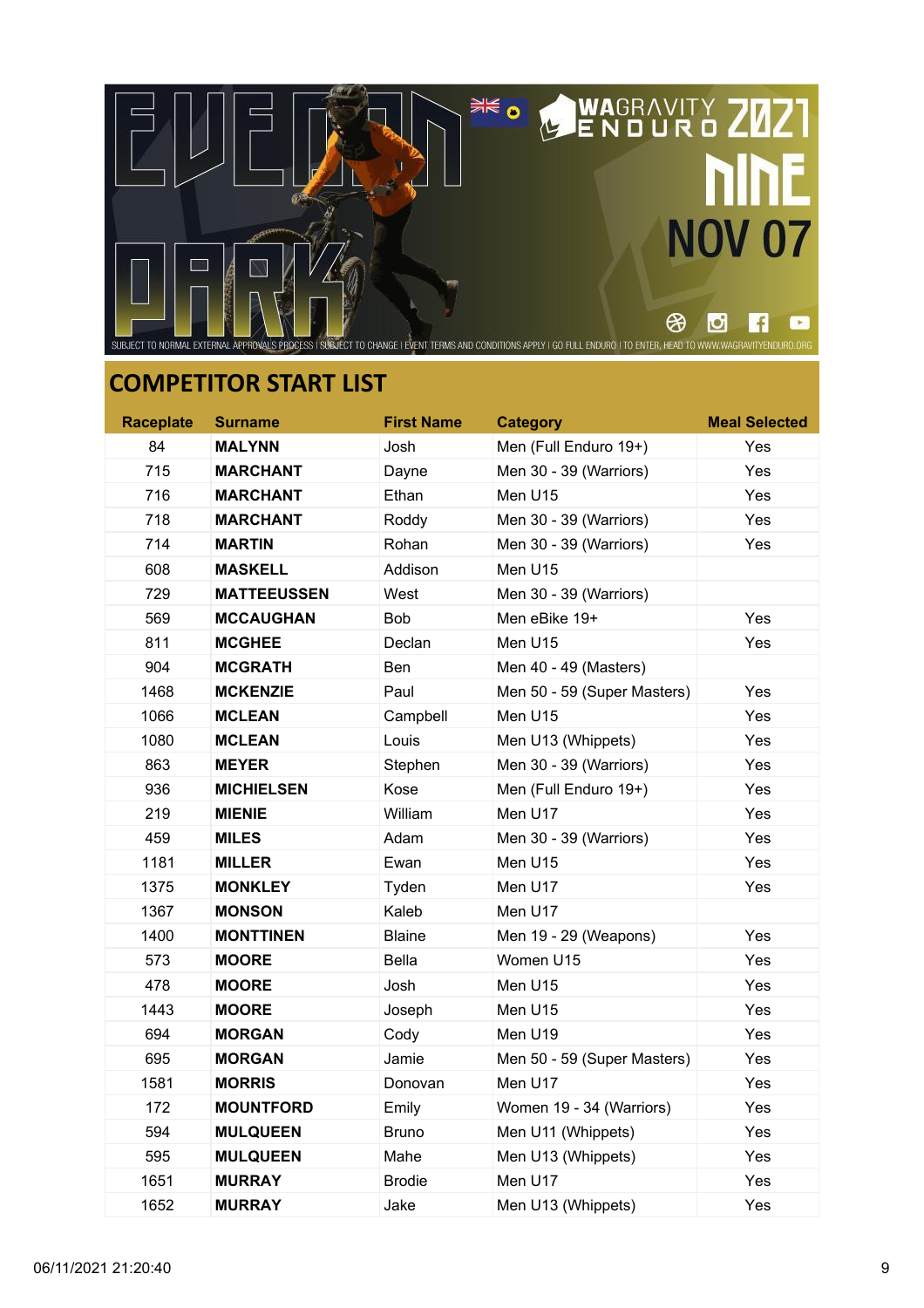

| <b>Raceplate</b> | <b>Surname</b>     | <b>First Name</b> | <b>Category</b>          | <b>Meal Selected</b> |
|------------------|--------------------|-------------------|--------------------------|----------------------|
| 1650             | <b>MURRAY</b>      | Ross              | Men U15                  | Yes                  |
| 772              | <b>MYERS</b>       | Noah              | Men U13 (Whippets)       | Yes                  |
| 115              | <b>NANNEN</b>      | Jon               | Men 30 - 39 (Warriors)   | Yes                  |
| 293              | <b>NEESHAM</b>     | Peter             | Men 40 - 49 (Masters)    | Yes                  |
| 497              | <b>NEESHAM</b>     | Tahnee            | Women U13 (Whippets)     | Yes                  |
| 959              | <b>NEWMAN</b>      | Rowley            | Men U19                  |                      |
| 335              | <b>NORMAN</b>      | <b>Brodie</b>     | Men U17                  | Yes                  |
| 1888             | <b>NORMAN</b>      | Arissyn           | Men U17                  | Yes                  |
| 1021             | <b>O'DONNELL</b>   | Abbey             | Women U15                | Yes                  |
| 1022             | <b>O'DONNELL</b>   | Harper            | Men U17                  | Yes                  |
| 1092             | <b>O'DONNELL</b>   | Marcey            | Women U13 (Whippets)     | Yes                  |
| 1967             | <b>O'HALLORAN</b>  | Darcy             | Men U19                  | Yes                  |
| 1968             | <b>O'HALLORAN</b>  | John              | Men 40 - 49 (Masters)    | Yes                  |
| 1972             | <b>O'SHANNESSY</b> | Joe               | Men U13 (Whippets)       | Yes                  |
| 211              | <b>O'CONNELL</b>   | Seth              | Men U19                  |                      |
| 1314             | <b>OAKMAN</b>      | Vincent           | Men U13 (Whippets)       |                      |
| 120              | <b>ODDY</b>        | Angus             | Men U15                  | Yes                  |
| 1866             | <b>OLDMEADOW</b>   | Adam              | Men 40 - 49 (Masters)    | Yes                  |
| 118              | <b>OLIVER</b>      | Bill              | Men 40 - 49 (Masters)    | Yes                  |
| 1260             | <b>ONG</b>         | Justin            | Men 30 - 39 (Warriors)   | Yes                  |
| 1892             | <b>PAIGE</b>       | Madison           | Women (Full Enduro 19+)  |                      |
| 1381             | <b>PAJEWSKI</b>    | Daniel            | Men 19 - 29 (Weapons)    |                      |
| 743              | <b>PAJEWSKI</b>    | Eddy              | Men 19 - 29 (Weapons)    |                      |
| 656              | <b>PANSY</b>       | <b>Big</b>        | Men 40 - 49 (Masters)    | Yes                  |
| 1821             | <b>PARKER</b>      | Callan            | Men U15                  | Yes                  |
| 1019             | <b>PATERSON</b>    | Jake              | Men U17                  | Yes                  |
| 1862             | <b>PEACH</b>       | Georgia           | Women 19 - 34 (Warriors) | Yes                  |
| 954              | <b>PEYDO</b>       | Adam              | Men 30 - 39 (Warriors)   | Yes                  |
| 210              | <b>PHILLIPS</b>    | Josh              | Men 30 - 39 (Warriors)   | Yes                  |
| 955              | <b>PICKERING</b>   | Oskar             | Men U13 (Whippets)       | Yes                  |
| 279              | <b>PICKFORD</b>    | <b>Bailey</b>     | Men U17                  |                      |
| 1020             | <b>PILOT</b>       | Ethan             | Men U15                  | Yes                  |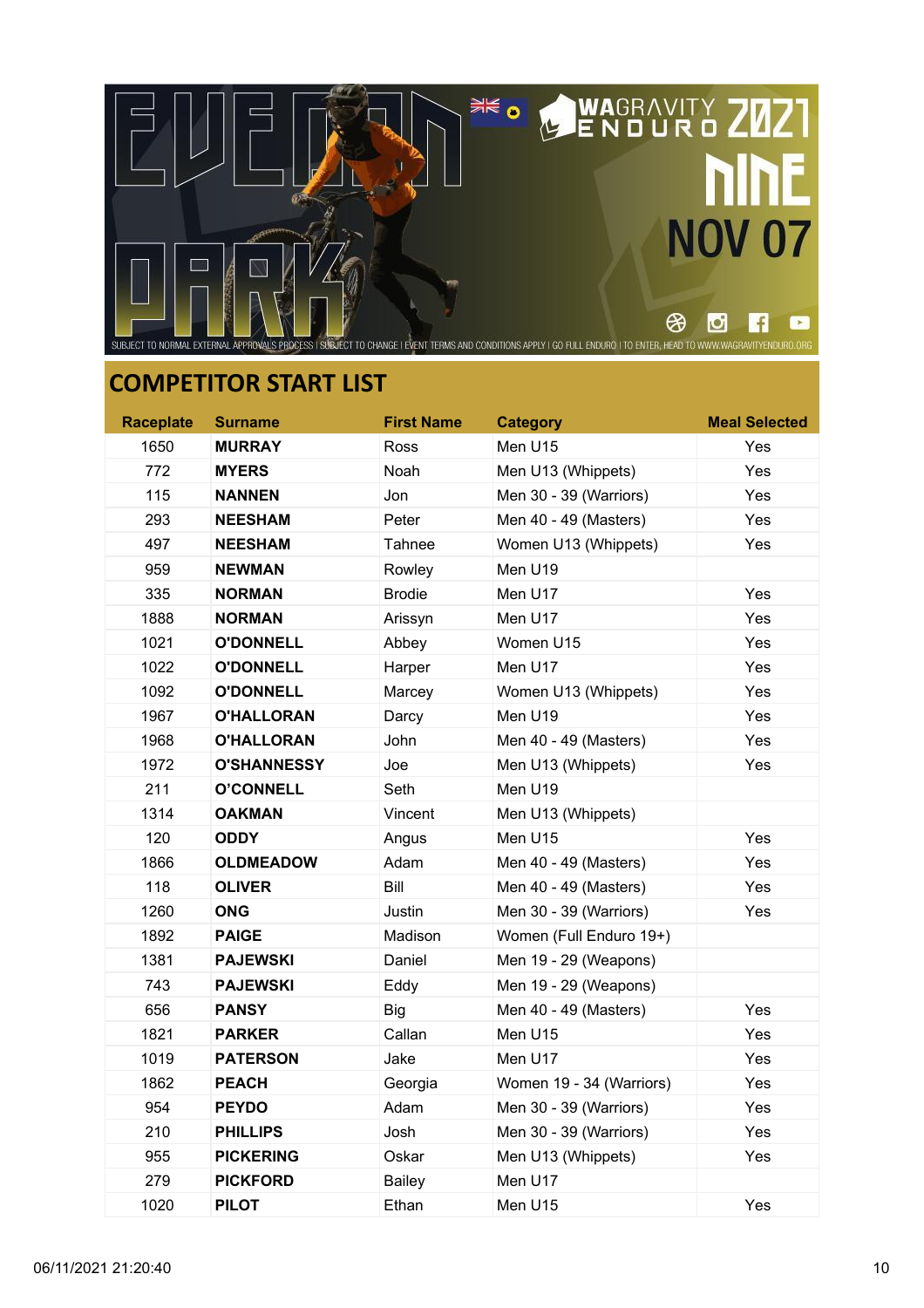

| <b>Raceplate</b> | <b>Surname</b>   | <b>First Name</b> | <b>Category</b>           | <b>Meal Selected</b> |
|------------------|------------------|-------------------|---------------------------|----------------------|
| 1801             | <b>PINK</b>      | Toby              | Men 19 - 29 (Weapons)     |                      |
| 983              | <b>PLANT</b>     | Sam               | Men 30 - 39 (Warriors)    | Yes                  |
| 929              | <b>POAT</b>      | Jake              | Men U13 (Whippets)        | Yes                  |
| 641              | <b>POTGIETER</b> | Joel              | Men U17                   | Yes                  |
| 1572             | <b>POVAH</b>     | Ryan              | Men U17                   | Yes                  |
| 1795             | <b>PRINCI</b>    | Anthony           | Men U15                   | Yes                  |
| $\mathbf{1}$     | <b>PROCHYRA</b>  | Jordan            | Men (Full Enduro 19+)     |                      |
| 1944             | <b>RAFFEL</b>    | Hannah            | Women 19 - 34 (Warriors)  | Yes - Veg            |
| 1975             | <b>RAPSON</b>    | Christopher       | Men 40 - 49 (Masters)     |                      |
| 1442             | <b>RATAJCZAK</b> | Koby              | Men U15                   |                      |
| 8                | <b>REGAN</b>     | Nicholas          | Men U17                   | Yes                  |
| 158              | <b>REGAN</b>     | Paul              | Men 40 - 49 (Masters)     | Yes                  |
| 964              | <b>REID</b>      | Sharnee           | Women 19 - 34 (Warriors)  | Yes - Veg            |
| 1591             | <b>RICHARDS</b>  | Taylor            | Men 19 - 29 (Weapons)     | Yes                  |
| 1026             | <b>RIDE</b>      | Lochlain          | Men U15                   | Yes                  |
| 208              | <b>RIDLEY</b>    | Austin            | Men (Full Enduro 19+)     |                      |
| 1674             | <b>ROBERTS</b>   | Kai               | Men U13 (Whippets)        | Yes                  |
| 1666             | <b>ROBERTS</b>   | Paul              | Men 40 - 49 (Masters)     | Yes                  |
| 780              | <b>ROBERTS</b>   | Arran             | Men U15                   | Yes                  |
| 184              | <b>RODIER</b>    | Stacey            | Men U17                   | Yes                  |
| 739              | <b>ROECKER</b>   | Dinah             | Women 45+ (Super Masters) | Yes - Veg            |
| 1933             | <b>ROGERS</b>    | Harley            | Men U13 (Whippets)        | Yes                  |
| 1142             | <b>ROSS</b>      | Greg              | Men eBike 19+             | Yes                  |
| 958              | <b>ROUND</b>     | Sam               | Men 30 - 39 (Warriors)    | Yes                  |
| 1178             | <b>ROUSE</b>     | Zephyr            | Men U15                   | Yes                  |
| 315              | <b>RUBERY</b>    | Tom               | Men U19                   | Yes                  |
| 1182             | <b>RUTLEY</b>    | Dylan             | Men U17                   |                      |
| 13               | <b>RYAN</b>      | Clem              | Men 60+ (Grand Masters)   | Yes                  |
| 12               | <b>RYAN</b>      | Cas               | Women 45+ (Super Masters) | Yes                  |
| 937              | SARSON           | Lara              | Women 19 - 34 (Warriors)  | Yes                  |
| 204              | <b>SAVILLE</b>   | Darcy             | Men U17                   |                      |
| 60               | <b>SAVILLE</b>   | Andrew            | Men 40 - 49 (Masters)     |                      |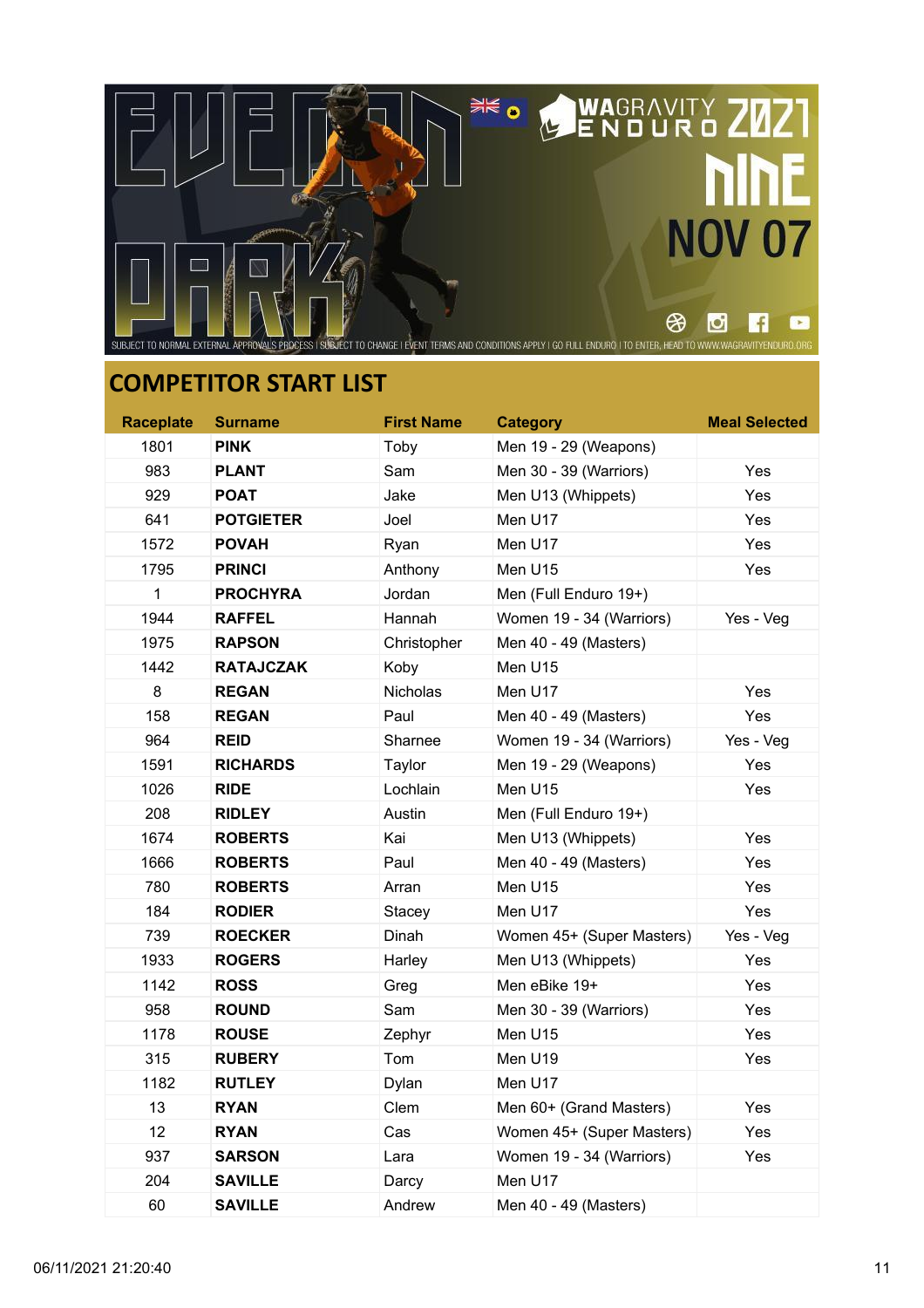

| <b>Raceplate</b> | <b>Surname</b>       | <b>First Name</b> | <b>Category</b>          | <b>Meal Selected</b> |
|------------------|----------------------|-------------------|--------------------------|----------------------|
| 733              | <b>SCALLY</b>        | Jamie             | Men 40 - 49 (Masters)    | Yes                  |
| 121              | <b>SCOFFERN</b>      | Morgan            | Men U17                  | Yes                  |
| 1955             | <b>SEISUN</b>        | Beau              | Men U17                  | Yes                  |
| 649              | <b>SERTIS</b>        | Taki              | Men U15                  | Yes                  |
| 463              | <b>SIDEBOTTOM</b>    | Jamie             | Men U15                  |                      |
| 1958             | <b>SIMMONDS</b>      | Thomas            | Men U17                  | Yes                  |
| 301              | <b>SIMS</b>          | Luke              | Men U15                  | Yes                  |
| 1963             | <b>SINGH</b>         | Astan             | Men eBike 19+            |                      |
| 1247             | <b>SIRR</b>          | Ariel             | Men 30 - 39 (Warriors)   | Yes                  |
| 1327             | <b>SKINNER</b>       | <b>Bradley</b>    | Men 40 - 49 (Masters)    | Yes                  |
| 232              | <b>SMITH</b>         | Travis            | Men U13 (Whippets)       | Yes                  |
| 728              | <b>SMITH</b>         | Riley             | Men U15                  | Yes                  |
| 1949             | <b>SMITH</b>         | Luke              | Men U15                  | Yes                  |
| 607              | <b>SMITH</b>         | Megan             | Women U17                | Yes                  |
| 140              | <b>SMYTH</b>         | Philip            | Men 40 - 49 (Masters)    | Yes                  |
| 141              | <b>SMYTH</b>         | <b>Brody</b>      | Men U17                  | Yes                  |
| 490              | <b>SNAPE</b>         | John              | Men eBike 19+            | Yes                  |
| 1285             | <b>SOBEY</b>         | Dwayne            | Men 30 - 39 (Warriors)   | Yes                  |
| 1284             | <b>SOBEY</b>         | Beau              | Men U11 (Whippets)       | Yes                  |
| 343              | <b>SORENSEN</b>      | Annalise          | Women U15                | Yes                  |
| 1946             | <b>SORGIOVANNI</b>   | Cooper            | Men U17                  |                      |
| 1243             | <b>SOUTAR-DAWSON</b> | Clair             | Women 19 - 34 (Warriors) | Yes                  |
| 1308             | <b>SOUTAR-DAWSON</b> | Ruari             | Men 40 - 49 (Masters)    | Yes                  |
| 1452             | <b>SPECK</b>         | Aaron             | Men U15                  | Yes                  |
| 485              | <b>SPENCER</b>       | Harry             | Men U17                  | Yes                  |
| 1637             | <b>STABLES</b>       | Mackenzie         | Men U11 (Whippets)       | Yes                  |
| 741              | <b>STATHAM</b>       | Remi              | Men U13 (Whippets)       | Yes                  |
| 81               | <b>STAUDE</b>        | <b>Francis</b>    | Men eBike 19+            | Yes                  |
| 254              | <b>STEEL</b>         | Keith             | Men U17                  | Yes                  |
| 256              | <b>STEEL</b>         | Denver            | Men U9 (Whippets)        | Yes                  |
| 255              | <b>STEEL</b>         | Callum            | Men U13 (Whippets)       | Yes                  |
| 257              | <b>STEEL</b>         | Oliver            | Men U11 (Whippets)       | Yes                  |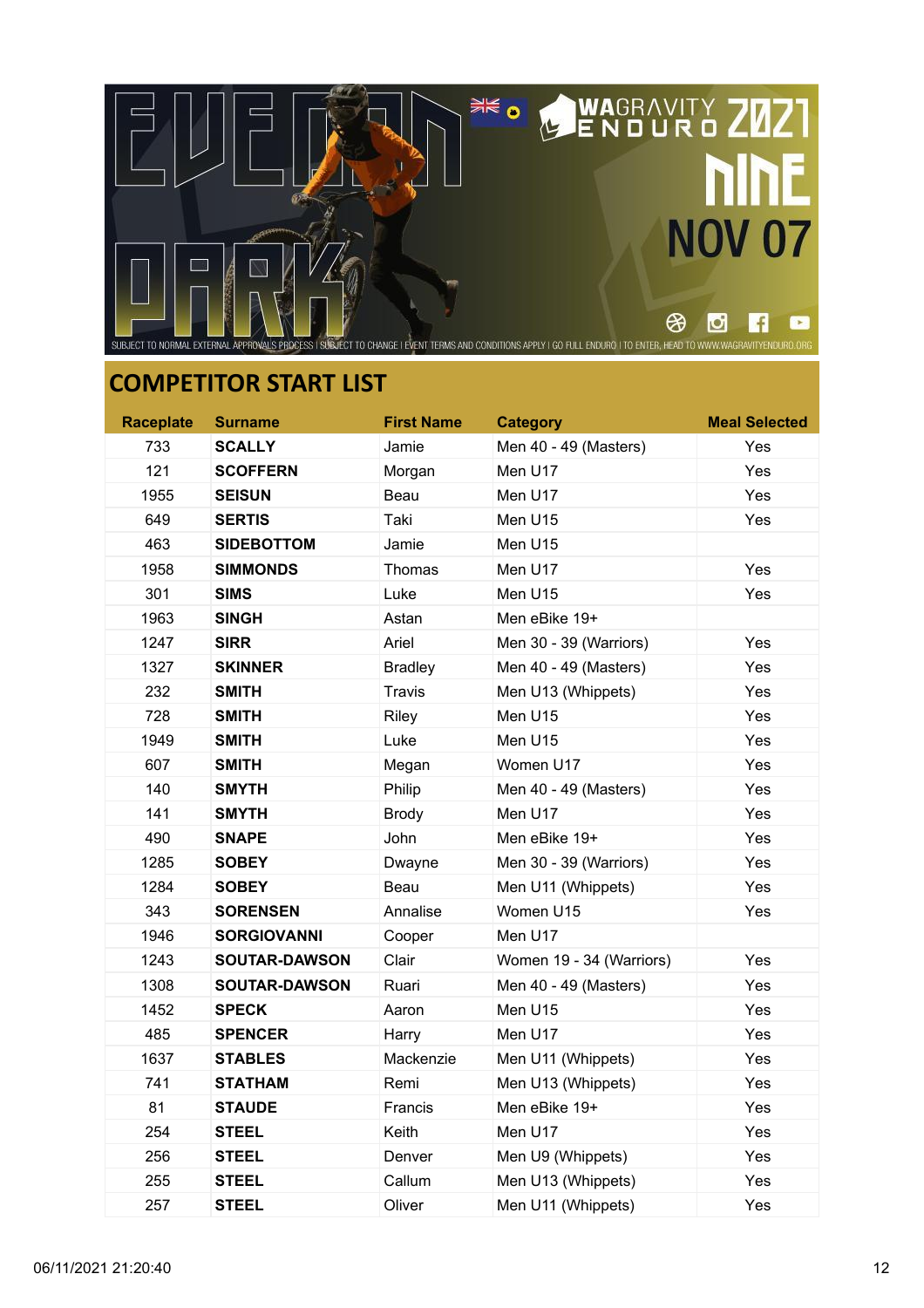

| <b>Raceplate</b> | <b>Surname</b>   | <b>First Name</b> | <b>Category</b>           | <b>Meal Selected</b> |
|------------------|------------------|-------------------|---------------------------|----------------------|
| 215              | <b>STEELE</b>    | Rebecca           | Women 45+ (Super Masters) | Yes                  |
| 237              | <b>STEINKRUG</b> | Aden              | Men U17                   | Yes                  |
| 658              | <b>STEVENS</b>   | Gabe              | Men U15                   | Yes                  |
| 38               | <b>STEWART</b>   | Jack              | Men U17                   | Yes                  |
| 1049             | <b>STILL</b>     | Will              | Men U15                   | Yes                  |
| 1435             | <b>STONE</b>     | Lee               | Men U15                   | Yes                  |
| 740              | <b>STONER</b>    | Corinne           | Women 45+ (Super Masters) | Yes - Veg            |
| 1387             | <b>STOWERS</b>   | Matthew           | Men (Full Enduro 19+)     |                      |
| 987              | <b>STRAPPS</b>   | Daniel            | Men 40 - 49 (Masters)     | Yes                  |
| 171              | STRICKLAND       | Heidi             | Women (Full Enduro 19+)   | Yes                  |
| 932              | <b>STRUTT</b>    | Jonathan          | Men 40 - 49 (Masters)     | Yes - Veg            |
| 1974             | <b>STUBBS</b>    | Fletcher          | Men 19 - 29 (Weapons)     | Yes                  |
| 1784             | <b>SULLIVAN</b>  | Rochelle          | Women 19 - 34 (Warriors)  | Yes                  |
| 662              | <b>SUMMERS</b>   | Tom               | Men U15                   | Yes                  |
| 1270             | <b>SYLVESTRE</b> | Tao               | Men U15                   | Yes                  |
| 1695             | <b>TANNER</b>    | Charlie           | Men U15                   | Yes                  |
| 148              | <b>TAPLIN</b>    | Hugh              | Men (Full Enduro 19+)     | Yes                  |
| 1849             | <b>TAYLOR</b>    | Mitch             | Men (Full Enduro 19+)     | Yes                  |
| 1645             | <b>TAYLOR</b>    | Jesse             | Men U11 (Whippets)        | Yes                  |
| 1337             | <b>TAYLOR</b>    | Luke              | Men U15                   | Yes                  |
| 1338             | <b>TAYLOR</b>    | Zac               | Men U15                   | Yes                  |
| 181              | <b>TELFER</b>    | Hugh              | Men U17                   | Yes                  |
| 442              | <b>TEMPLE</b>    | Sam               | Men eBike 19+             | Yes                  |
| 201              | <b>THOMPSON</b>  | Lochlan           | Men U17                   | Yes                  |
| 630              | <b>THOMPSON</b>  | Flynn             | Men U13 (Whippets)        | Yes                  |
| 1405             | <b>THOMPSON</b>  | Caleb             | Men U17                   |                      |
| 1885             | <b>THOMSON</b>   | Wesley            | Men U9 (Whippets)         | Yes - Veg            |
| 1558             | <b>THORLEY</b>   | Cooper            | Men U15                   | Yes                  |
| 441              | <b>THORLEY</b>   | Jed               | Men U17                   | Yes                  |
| 1856             | <b>THORLEY</b>   | Mitchell          | Men U15                   | Yes                  |
| 70               | <b>TOLCZYK</b>   | Joe               | Men (Full Enduro 19+)     | Yes                  |
| 234              | <b>TOOHEY</b>    | Kai               | Men U15                   | Yes                  |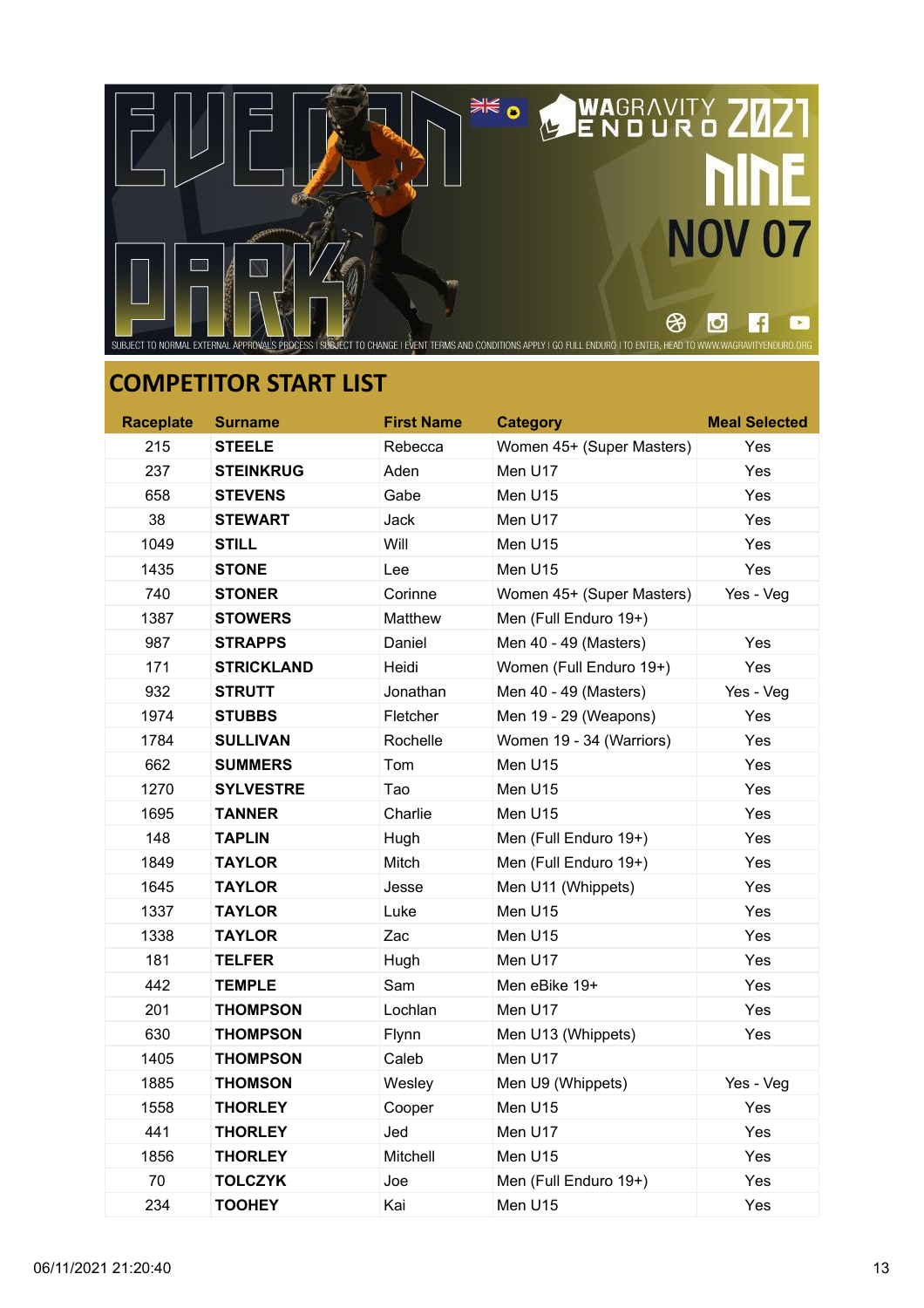

| <b>Raceplate</b> | <b>Surname</b>          | <b>First Name</b> | <b>Category</b>             | <b>Meal Selected</b> |
|------------------|-------------------------|-------------------|-----------------------------|----------------------|
| 537              | <b>TOWNS</b>            | Phil              | Men 40 - 49 (Masters)       | Yes                  |
| 370              | <b>TOWNS</b>            | Chase             | Men U15                     | Yes                  |
| 493              | <b>TOWNS</b>            | Luke              | Men U13 (Whippets)          | Yes                  |
| 369              | <b>TOWNS</b>            | Josh              | Men U11 (Whippets)          | Yes                  |
| 751              | <b>TRAINER</b>          | Izaac             | Men U17                     | Yes                  |
| 99               | <b>TREWENACK</b>        | Patrick           | Men 30 - 39 (Warriors)      | Yes                  |
| 1253             | <b>TRIGGS</b>           | Joshua            | Men U17                     | Yes                  |
| 1794             | <b>TURNER</b>           | Alex              | Men 19 - 29 (Weapons)       |                      |
| 900              | <b>VAN RYT</b>          | Dane              | Men (Full Enduro 19+)       | Yes                  |
| 1687             | <b>VINEY</b>            | Cole              | Men U19                     |                      |
| 1459             | <b>VOGELS</b>           | Ryan              | Men 30 - 39 (Warriors)      | Yes                  |
| 660              | <b>VON KNOLL</b>        | Aidan             | Men U17                     | Yes                  |
| 991              | <b>VON PALESKE</b>      | Kyle              | Men U17                     | Yes                  |
| 948              | <b>WADE</b>             | Nigel             | Men 30 - 39 (Warriors)      | Yes                  |
| 762              | <b>WALDRON</b>          | Jessica           | Women U19                   | Yes                  |
| 1973             | <b>WALDRON</b>          | <b>Brad</b>       | Men 50 - 59 (Super Masters) | Yes                  |
| 454              | <b>WALKER</b>           | Laurence          | Men 40 - 49 (Masters)       | Yes                  |
| 240              | <b>WALKER</b>           | Finlay            | Men U15                     | Yes                  |
| 998              | <b>WALKER</b>           | Scott             | Men 30 - 39 (Warriors)      |                      |
| 37               | <b>WALKER</b>           | <b>Brett</b>      | Men 30 - 39 (Warriors)      | Yes                  |
| 1254             | <b>WALMSLEY</b>         | Daniel            | Men 40 - 49 (Masters)       | Yes                  |
| 800              | <b>WALSHY</b>           | <b>Brady</b>      | Men U19                     |                      |
| 939              | <b>WATTS</b>            | Liam              | Men 30 - 39 (Warriors)      | Yes                  |
| 1429             | <b>WATTS</b>            | Jett              | Men U17                     |                      |
| 1882             | <b>WAYTE</b>            | Kathleen          | Women Welcome               | Yes                  |
| 615              | <b>WEBB</b>             | Toby              | Men eBike 19+               | Yes                  |
| 126              | <b>WEINERT</b>          | Corben            | Men (Full Enduro 19+)       |                      |
| 378              | <b>WELMAN</b>           | Matthew           | Men U15                     | Yes                  |
| 90               | <b>WHITELAW</b>         | Adam              | Men eBike 19+               | Yes                  |
| 103              | <b>WILKINSON</b>        | Paul              | Men 40 - 49 (Masters)       | Yes                  |
| 177              | <b>WILLCOCKS-DANIEL</b> | Carol             | Women eBike 19+             | Yes - Veg            |
| 533              | <b>WILLIAMS</b>         | Oscar             | Men U17                     | Yes                  |